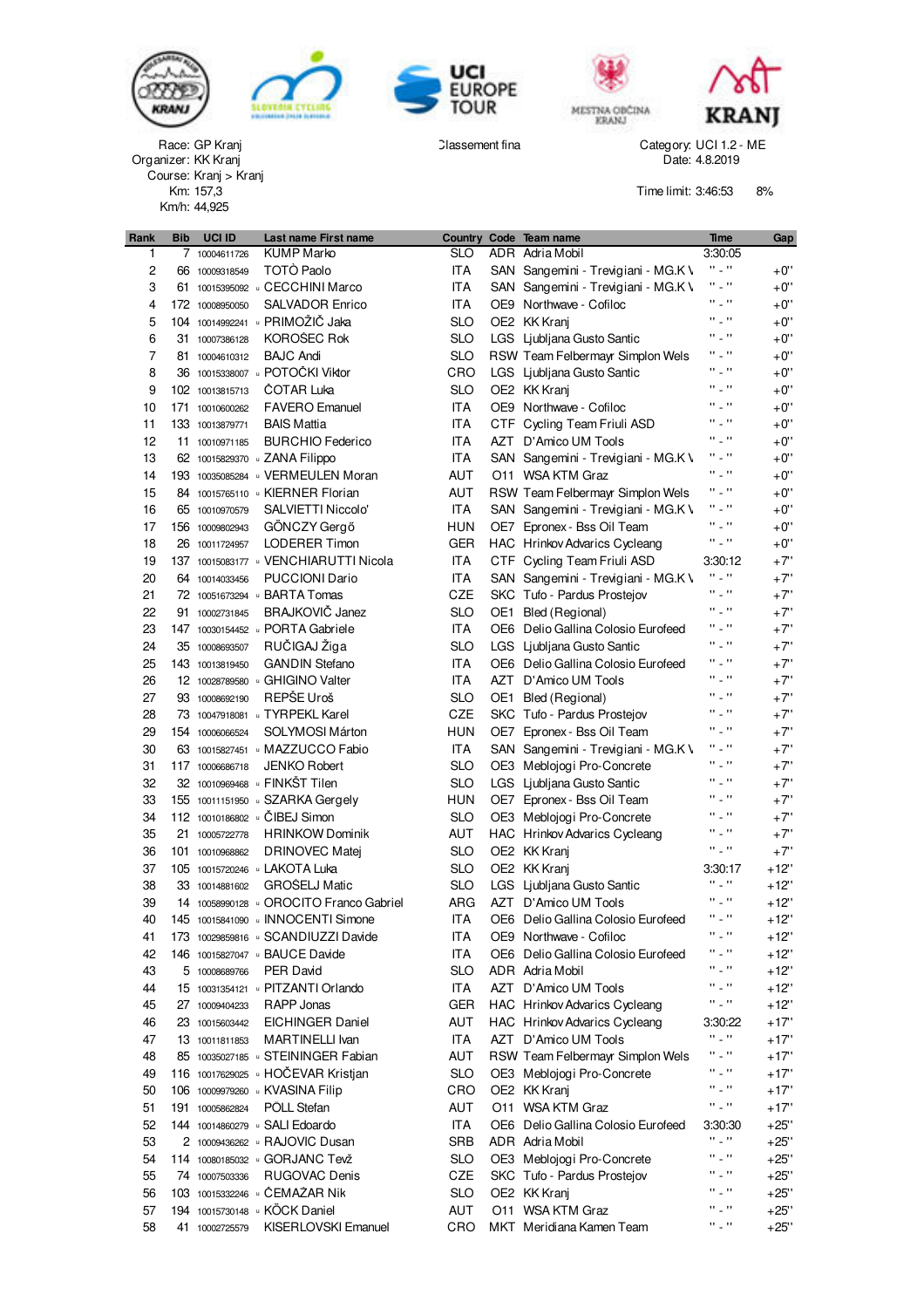







GP Kranj New York Category: UCI 1.2 - ME Category: UCI 1.2 - ME Classement fina

MESTNA OBČINA



KK Kranj Date: 4.8.2019 Km/h: 44,925 Km: Race: GP Kranj<br>Organizer: KK Kranj Course: Kranj > Kranj

Time limit: 3:46:53 8%

| Rank                 | <b>Bib</b> | UCI ID          | Last name First name                 |            | Country Code Team name             | Time                    | Gap        |
|----------------------|------------|-----------------|--------------------------------------|------------|------------------------------------|-------------------------|------------|
| 59                   |            |                 | 131 10015722973 AMADIO Emanuele      | ITA        | CTF Cycling Team Friuli ASD        | H _ H                   | $+25"$     |
| 60                   |            |                 | 135 10010185889 DONEGA Matteo        | ITA        | CTF Cycling Team Friuli ASD        | $\Omega_{\rm{max}}$     | $+25"$     |
| 61                   |            |                 | 136 10029878408 DETRELLI Gabriele    | ITA        | CTF Cycling Team Friuli ASD        | H _ H                   | $+25"$     |
| 62                   |            |                 | 134 10015131879 BAIS Davide          | ITA        | CTF Cycling Team Friuli ASD        | H _ H                   | $+25"$     |
| 63                   |            | 83 10008653188  | <b>LEHNER Daniel</b>                 | AUT        | RSW Team Felbermayr Simplon Wels   | H _ H                   | $+25"$     |
| 64                   |            |                 | 176 10030352088 JZANANDREA Simone    | <b>ITA</b> | OE9 Northwave - Cofiloc            | 3:30:46                 | $+41"$     |
| 65                   |            |                 | 175 10033064755 J TREVISOL Marco     | <b>ITA</b> | OE9 Northwave - Cofiloc            | H _ H                   | $+41"$     |
| 66                   |            | 24 10006824336  | <b>HOFER Andreas</b>                 | AUT        | HAC Hrinkov Advarics Cycleang      | $\Omega_{\rm{max}}$     | $+41"$     |
| 67                   |            |                 | 4 10015327293 JARC Aljaž             | <b>SLO</b> | ADR Adria Mobil                    | 3:30:52                 | $+47"$     |
| 68                   |            | 152 10002083662 | KISS Gergely                         | HUN        | OE7 Epronex - Bss Oil Team         | H 2 H                   | $+47"$     |
| 69                   |            | 37 10007745634  | <b>HILL Benjamin</b>                 | AUS        | LGS Ljubljana Gusto Santic         | 3:31:25                 | +1:20      |
| 70                   |            | 1 10008678349   | KATRAŠNIK Gašper                     | <b>SLO</b> | ADR Adria Mobil                    | $\Omega \subset \Omega$ | $+1:20$    |
| 71                   |            | 3 10001299174   | ROGINA Radoslav                      | CRO        | ADR Adria Mobil                    | $\Omega_{\rm{max}}$     | $+1:20$    |
| 72                   |            |                 | 142 10015831188 DEGORARO Matteo Gino | <b>ITA</b> | OE6 Delio Gallina Colosio Eurofeed | 3:31:22                 | $+1:17$    |
| 73                   |            |                 | 141 10015724084 MENEGALE Elia        | <b>ITA</b> | OE6 Delio Gallina Colosio Eurofeed | H _ H                   | $+1:17$    |
| 74                   |            |                 | 42 10009544174 BARAC Antonio         | CRO        | MKT Meridiana Kamen Team           | 3:32:45                 | $+2:40$    |
| 75                   |            |                 | 6 10014992140 B HORVAT Ziga          | <b>SLO</b> | ADR Adria Mobil                    | $\Omega_{\rm{max}}$     | $+2:40$    |
| 76                   |            | 75 10008993193  | LICHNOVSKÝ Luděk                     | <b>CZE</b> | SKC Tufo - Pardus Prostejov        | 3:45:16                 | $+15:11$   |
|                      |            |                 | 17 10083986119 J TAPIA Yamil Gabriel | <b>ARG</b> | AZT D'Amico UM Tools               |                         | DNF        |
|                      |            | 25 10002931606  | <b>GRAF Andreas</b>                  | AUT        | HAC Hrinkov Advarics Cycleang      |                         | DNF        |
|                      |            | 34 10005971443  | <b>GUY Timothy</b>                   | AUS        | LGS Ljubljana Gusto Santic         |                         | DNF        |
|                      |            |                 | 44 10011204692 BUDIMIR Kristijan     | CRO        | MKT Meridiana Kamen Team           |                         | DNF        |
|                      |            |                 | 82 10035038606 BLEYER Paul           | AUT        | RSW Team Felbermayr Simplon Wels   |                         | DNF        |
|                      |            | 95 10014431560  | ŠMID Jakob                           | <b>SLO</b> | OE1 Bled (Regional)                |                         | DNF        |
|                      |            |                 | 111 10017582444 GOVEKAR Matevž       | <b>SLO</b> | OE3 Meblojogi Pro-Concrete         |                         | DNF        |
|                      |            | 113 10009079180 | NAGLIČ Rok                           | <b>SLO</b> | OE3 Meblojogi Pro-Concrete         |                         | DNF        |
|                      |            |                 | 115 10015084793 BOŠKAR Tim           | <b>SLO</b> | OE3 Meblojogi Pro-Concrete         |                         | <b>DNF</b> |
|                      |            |                 | 132 10015004567 GERRONATO Filippo    | ITA        | CTF Cycling Team Friuli ASD        |                         | DNF        |
|                      |            | 157 10012631707 | <b>DOLLESCHALL Patrick</b>           | AUT        | OE7 Epronex - Bss Oil Team         |                         | DNF        |
|                      |            |                 | 174 10029911851 LEONI Alberto        | <b>ITA</b> | OE9 Northwave - Cofiloc            |                         | DNF        |
|                      |            | 151 10004610413 | LOVASSY Krisztián                    | HUN        | OE7 Epronex - Bss Oil Team         |                         | DNF        |
|                      |            |                 | 183 10053239139 J NARUMI Soh         | <b>JPN</b> | O10 Speeder Cycling Team           |                         | DNF        |
|                      |            |                 | 43 10015259696 MARENZI Lorenzo       | CRO        | MKT Meridiana Kamen Team           |                         | DNF        |
|                      |            |                 | 71 10015528771 DOLNÍČEK Marek        | CZE        | SKC Tufo - Pardus Prostejov        |                         | DNF        |
|                      |            | 92 10013807023  | <b>VEBER Matic</b>                   | <b>SLO</b> | OE1 Bled (Regional)                |                         | DNF        |
|                      |            | 94 10013966970  | <b>HOMAN</b> Gregor                  | <b>SLO</b> | OE1 Bled (Regional)                |                         | DNF        |
|                      |            | 96 10013819854  | <b>KRANJC Martin</b>                 | <b>SLO</b> | OE1 Bled (Regional)                |                         | DNF        |
|                      |            |                 | 107 10017589013 DIRIH Aleš           | <b>SLO</b> | OE2 KK Kranj                       |                         | DNF        |
|                      |            | 121 10010087273 | GUNJEVIĆ Bojan                       | CRO        | OE4 BK Roda                        |                         | <b>DNF</b> |
|                      |            | 122 10007058449 | <b>BENGER Janko</b>                  | CRO        | OE4 BK Roda                        |                         | <b>DNF</b> |
|                      |            |                 | 123 10028417142 BRATIC Mateo         | CRO        | OE4 BK Roda                        |                         | DNF.       |
|                      |            |                 | 126 10016289415 DOVRANIC Dario       | CRO        | OE4 BK Roda                        |                         | <b>DNF</b> |
|                      |            | 181 10010003209 | PASI-PUTTINI Roberto                 | SUI        | O10 Speeder Cycling Team           |                         | <b>DNF</b> |
|                      |            | 182 10033089815 | ROGNONI Jacopo                       | ITA        | O10 Speeder Cycling Team           |                         | DNF        |
|                      |            |                 | 185 10016297495 GARDINI Lorenzo      | <b>ITA</b> | O10 Speeder Cycling Team           |                         | <b>DNF</b> |
|                      |            | 186 10056553408 | <b>BERTRAND Matteo</b>               | ITA        | O10 Speeder Cycling Team           |                         | <b>DNF</b> |
|                      |            | 192 10009783442 | <b>TAFERNER Stefan</b>               | AUT        | O11 WSA KTM Graz                   |                         | <b>DNF</b> |
|                      |            | 45 10009065642  | <b>FRANKOVIC Mateo</b>               | CRO        | MKT Meridiana Kamen Team           |                         | <b>DNF</b> |
|                      |            |                 | 76 10015327903 BABOR Daniel          | CZE        | SKC Tufo - Pardus Prostejov        |                         | <b>DNF</b> |
|                      |            | 124 10014062960 | <b>BRBOT Branimir</b>                | CRO        | OE4 BK Roda                        |                         | <b>DNF</b> |
|                      |            |                 | 125 10028405119 · PUŠIĆ Tomislav     | CRO        | OE4 BK Roda                        |                         | <b>DNF</b> |
|                      |            |                 | 153 10009825676 u ZATHURECZKY Márk   | HUN        | OE7 Epronex - Bss Oil Team         |                         | <b>DNF</b> |
|                      |            |                 | 196 10055885926 DOLZER David         | AUT        | O11 WSA KTM Graz                   |                         | <b>DNF</b> |
|                      |            |                 | 46 10058277176 MATEK Lovro           | CRO        | MKT Meridiana Kamen Team           |                         | <b>DNS</b> |
| No. Of starters: 111 |            |                 |                                      |            |                                    |                         |            |

 $\frac{1}{2}$  but of time limits: 0  $\alpha$  doers abandoning the race: 35  $\alpha$ **No. Of starters: 111 DSQ: 0 Out of time limits: 0 Riders abandoning the race: 35**